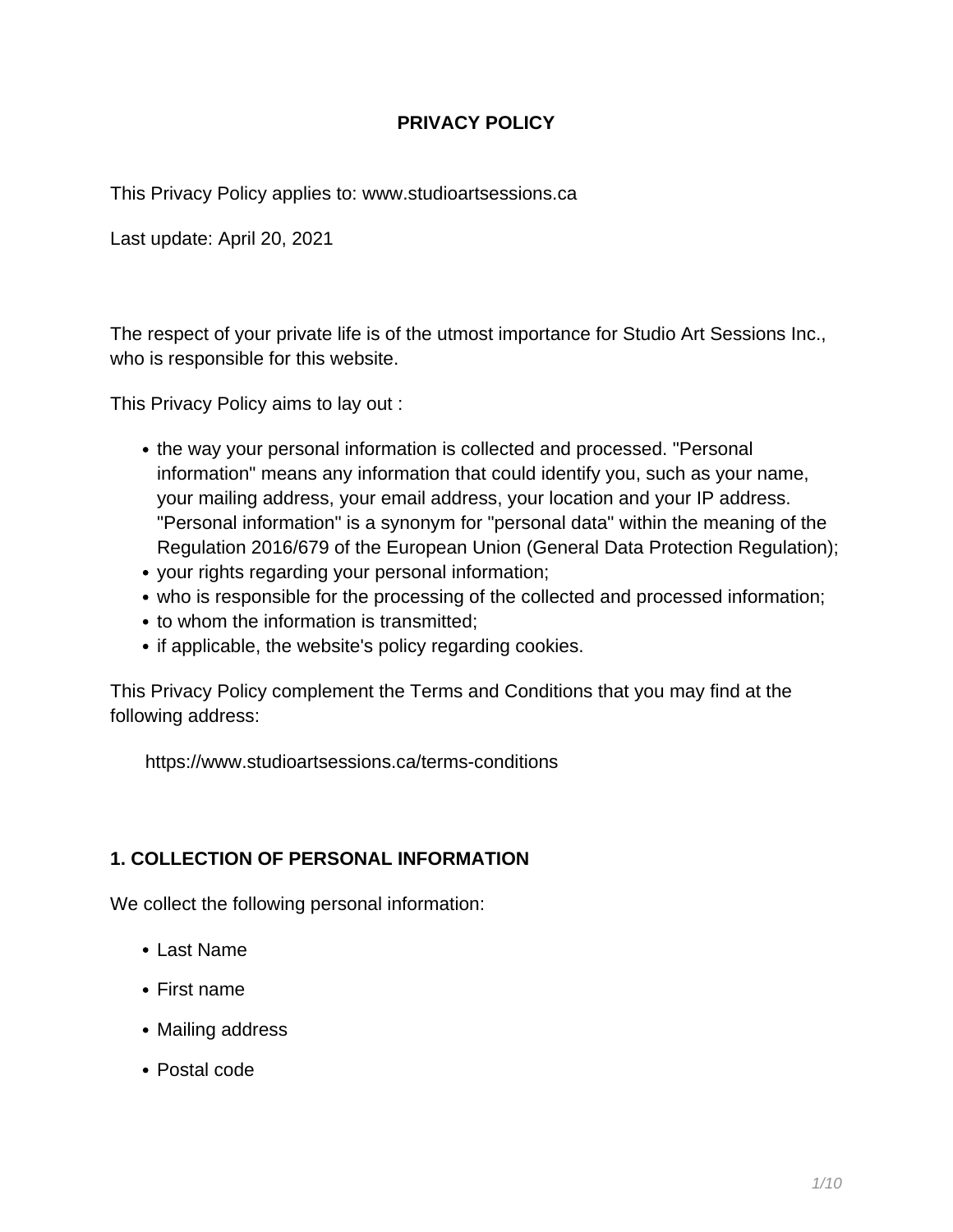- Email address
- Phone and/or fax number
- Credit card number

The personal information we collect is collected through the collection methods described in the following section.

## **2. FORMS AND METHODS OF COLLECTION**

Your personal information is collected through the following methods:

- Website registration form
- Order form
- Survey form
- Contest

We use the collected data for the following purposes:

- Order tracking
- Special offers
- Statistics
- Contact

### **3. INTERACTIVITY**

Your personal information is also collected through the interactivity between you and the website. This personal information is collected through the following methods:

- Comments
- Correspondence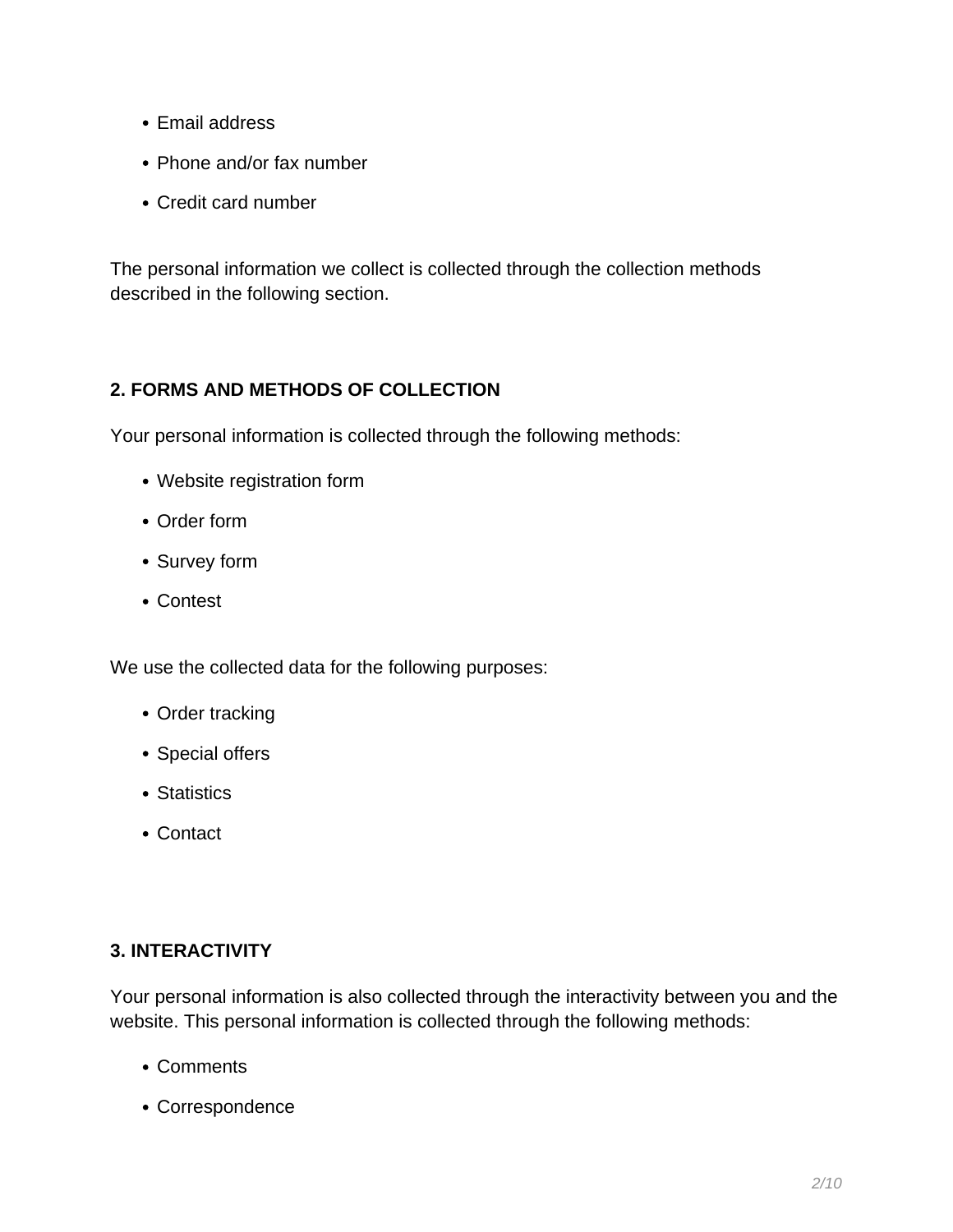• Information for promotional offers

We use the personal information thus collected for the following purposes:

- Statistics
- Contact
- Website management

## **4. COOKIES AND LOG FILES**

We collect information through log files and cookies. These allow us to process statistics and information on traffic on the Website, to ease navigation and improve your experience for your comfort.

Under the General Data Protection Regulation (European Regulation 2016/679), the use of cookies and log files that involves personal information saving and analysis requires your consent.

Your consent is considered to be valid for a maximum period of thirteen (13) months. At the end of that period, we will ask again for your consent to save cookies and log files on your hard disk.

### **a) Cookies used by the Website**

The cookie files used on the Website are the following:

- IP address
- Operating system
- Pages visited and queries
- Day and time of connection
- Other:
	- content of electronic shopping carts
	- provenance of users of the website

The use of such files allows us to achieve the following purposes: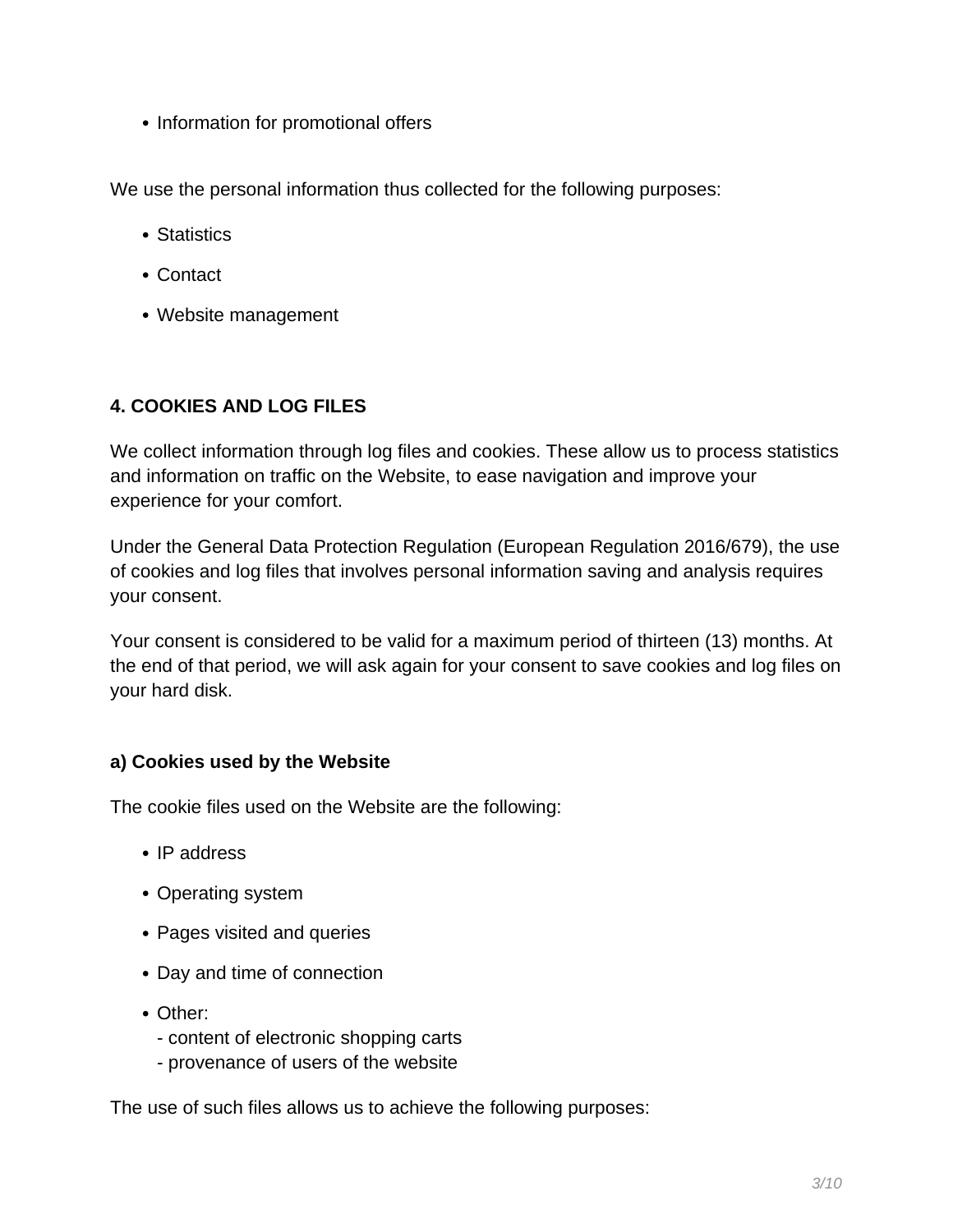- Improvement of the service and personalized welcome
- Personalized consumption profiles
- Order tracking
- Statistical surveys
- Other:

- promotional purposes -managing website

By using the Website, cookies from the following third parties may be saved on your hard disk:

- Strip Inc.
- PayPal Holdings, Inc.

The website also embeds sharing and social media networks buttons that allow you to share your activity on the Website. Cookies and log files from the social media networks may be saved on your computer when you use these features.

These websites have their own privacy policy and terms and condition that may be different than ours. We invite to look at the privacy policies and terms and conditions from these websites.

### **b) Objection to the use of cookies and log files by the Website**

You have the right to object to the recording of these cookies and log files by configuring your web browser.

Once you have deactivated cookies and log files, you may continue your use of the Website. However, any malfunction resulting from this deactivation may not be considered of our making.

### **5. SHARING PERSONAL INFORMATION**

The personal information collected by the Website is not transmitted to any third party and is processed only by us.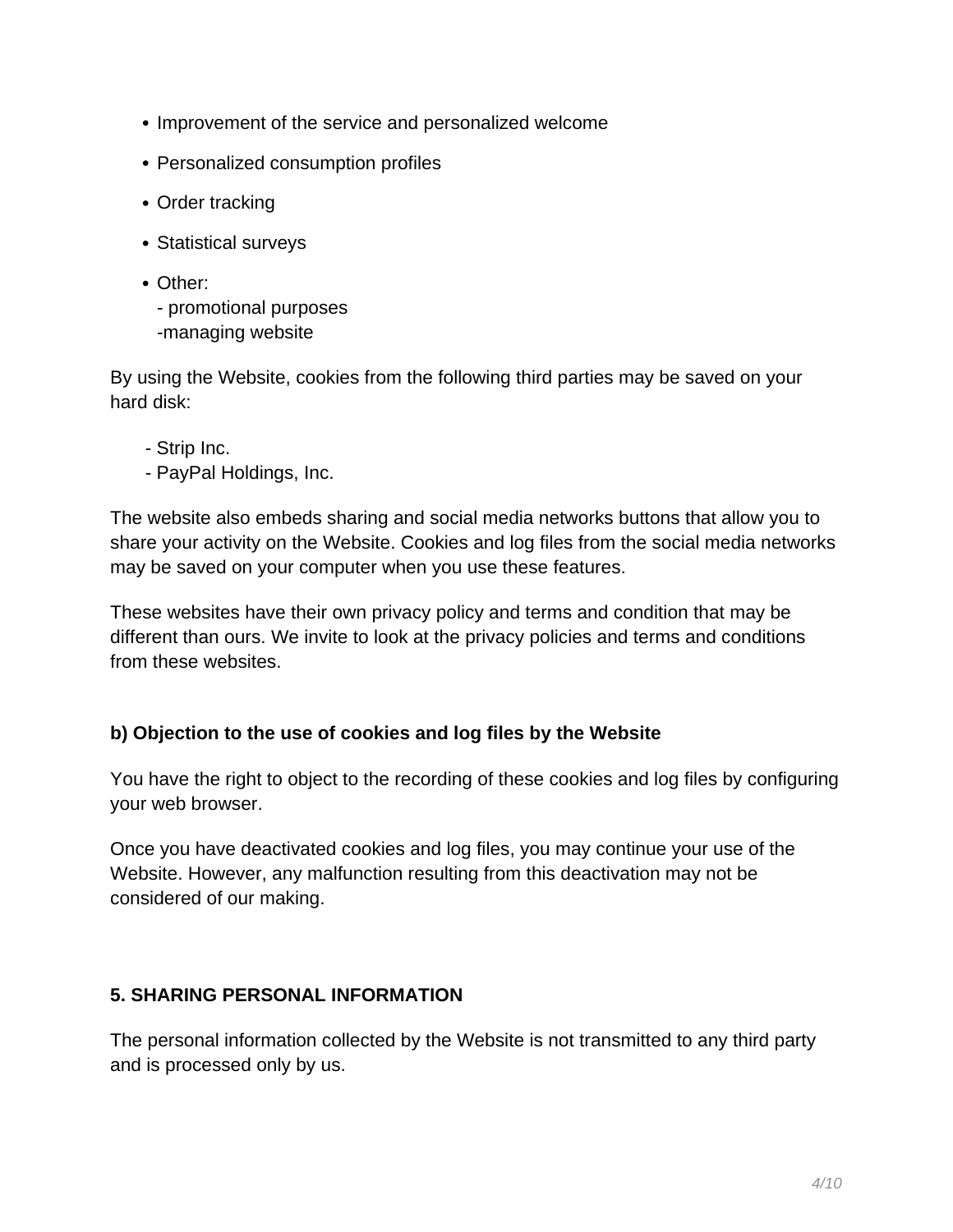### **6. STORAGE PERIOD OF PERSONAL INFORMATION**

The controller will keep in its computer systems, in reasonable security conditions, the entirety of the personal information collected for the following duration: 10 years.

## **7. HOSTING OF PERSONAL INFORMATION**

Our website is hosted by: 10 Dollar Domain Names Inc., located at the following address:

10 Dollar Domain Names Inc. (10Dollar.ca) 5863 Leslie St. Suite 307 Toronto, ON M2H 1J8 Canada.

The host may be contacted at the following phone number: (647) 660-2460.

Personal information we collect and process is exclusively hosted in Canada.

This transfer of personal information outside of the EU is justified by the fact that our headquarters are located in Canada.

## **8. CONTROLLER**

### **a) Controller**

The "Controller" is: Elizabeth Figliuzzi. The Controller may be contacted as follows:

The controller may be joined by email adrienne@studioartsessions.ca

The Controller is in charge of determining the purposes for which personal information is processed and the means at the service of such processing.

### **b) Obligations of the Controller**

The Controller is committed to protecting the personal information collected, not to transmit it to third parties without informing you, and to respect the purposes for which personal information was collected.

In the event that the integrity, confidentiality or security of your personal information is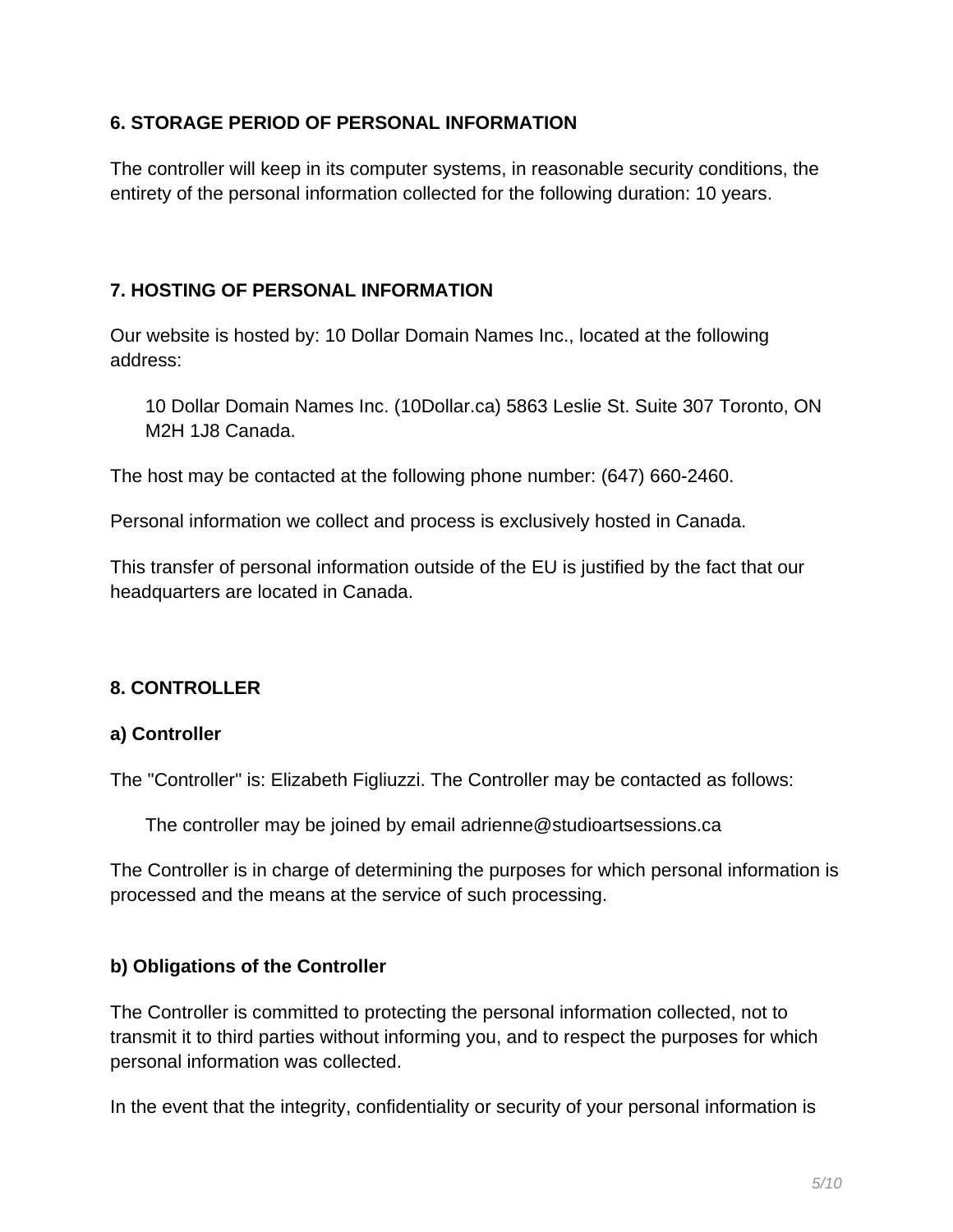compromised, the Controller is committed to notify you.

## **9. RIGHT OF OBJECTION AND OF WITHDRAWAL**

You have the right to object to the processing of your personal information by the Website ("right to object"). You also have the right to request that your personal information does not appear, for example, on a mailing list ("right to withdraw").

If you wish to exercise the right to object or the right to withdraw, you must follow the procedure described hereinafter:

The user must submit a request by email to the Controller as indicated above.

## **10. RIGHT OF ACCESS, OF RECTIFICATION AND OF REMOVAL**

You have the right to consult, update, modify or request the removal of information about you by following the procedure described hereinafter:

The user must submit a request by email to the Controller as indicated above.

If you have a personal account, you may request its removal by following the procedure described hereinafter:

The user must send an email to the data controller. This email must contain the information on the account (associated email address as well as account number). The email must be sent to the controller using the address provided above.

# **11. GENERAL PRINCIPLES RELATING TO THE COLLECTION AND PROCESSING OF PERSONAL DATA UNDER EUROPEAN REGULATION 2016/679**

In accordance with the provisions of Article 5 of European Regulation 2016/679, the collection and processing of your personal data comply with the following principles:

Lawfulness, fairness and transparency: your personal data may only be collected and processed with your consent. Every time your personal data is collected, you will be informed that your personal data is collected and for which reasons your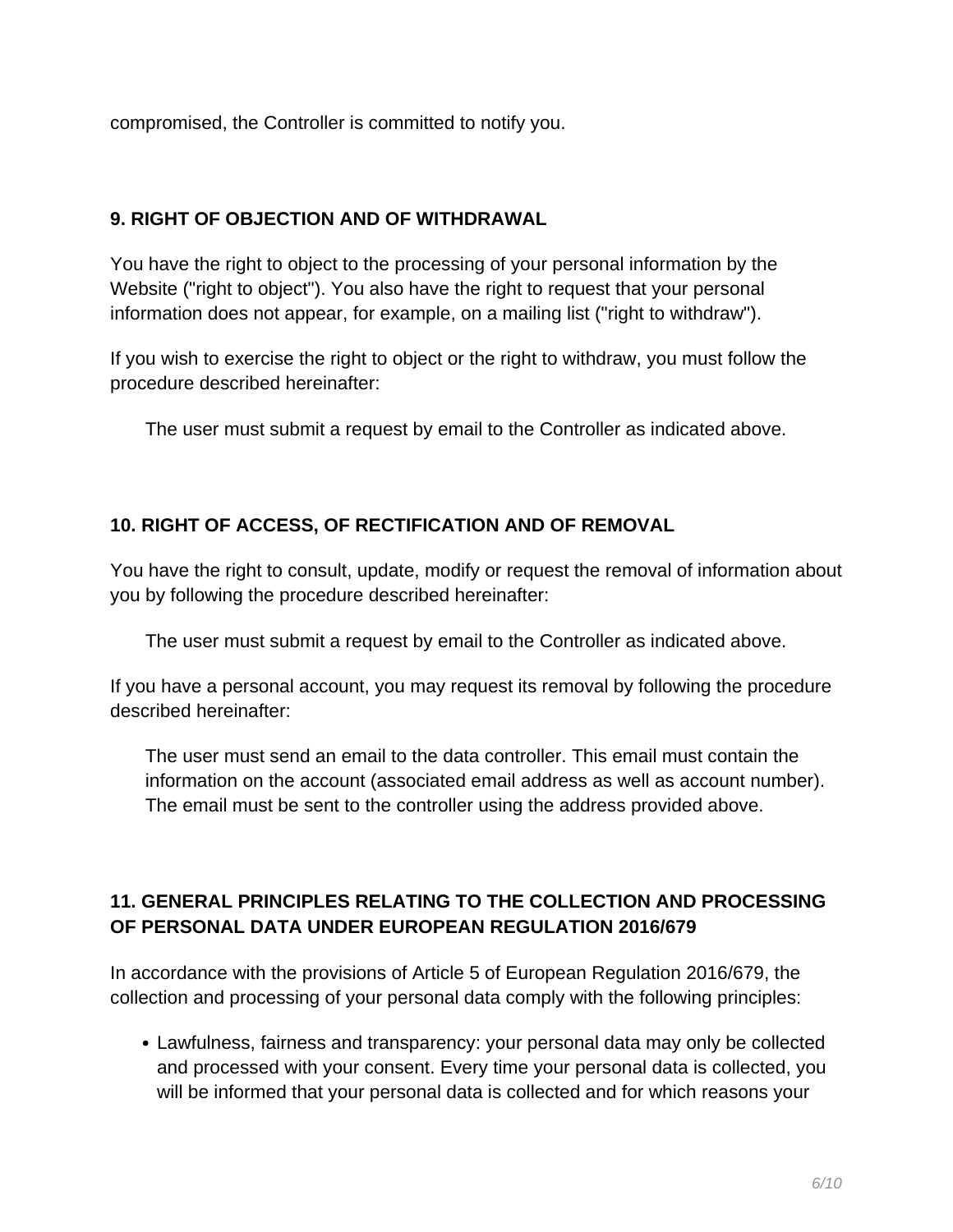personal data is collected;

- Limits purposes: the data is collected and processed for one or more purposes set out in this Privacy Policy;
- Data minimization: only personal data necessary for the purpose to which it is necessary is collected;
- Storage limited in time: personal data is stored for a limited time, of which you are notified;
- Integrity and confidentiality of collected and processed personal data: the Controller is committed to guarantee the integrity and confidentiality of the collected personal data.

In order to be lawful and to comply with Article 6 or European Regulation 2016/679, collection and processing will only occur if one of the following applies:

- You have given your express consent;
- Processing is necessary for the performance of a contract;
- Processing is necessary for compliance with a legal obligation;
- Processing is necessary in order to protect your vital interests or those of another physical person;
- Processing is necessary for the performance of a task carried out in the public interest or in the exercise of official authority;
- Processing is necessary for the purposes of the legitimate interests pursued by the Controller or a third party.

## **12. ADDITIONAL RIGHTS PURSUANT TO EUROPEAN REGULATION 2016/679**

In accordance with European regulation relating to the processing of personal data, you also have the rights listed below.

In order for the Controller to grant your request, you must provide your first and last name, your email address, and if relevant, your personal account or membership number.

The Controller must answer your request within a period of thirty (30) days.

### **a) Right to portability of personal data**

You have the right to request the portability of your personal data held by the Website to another site by following the procedure described below: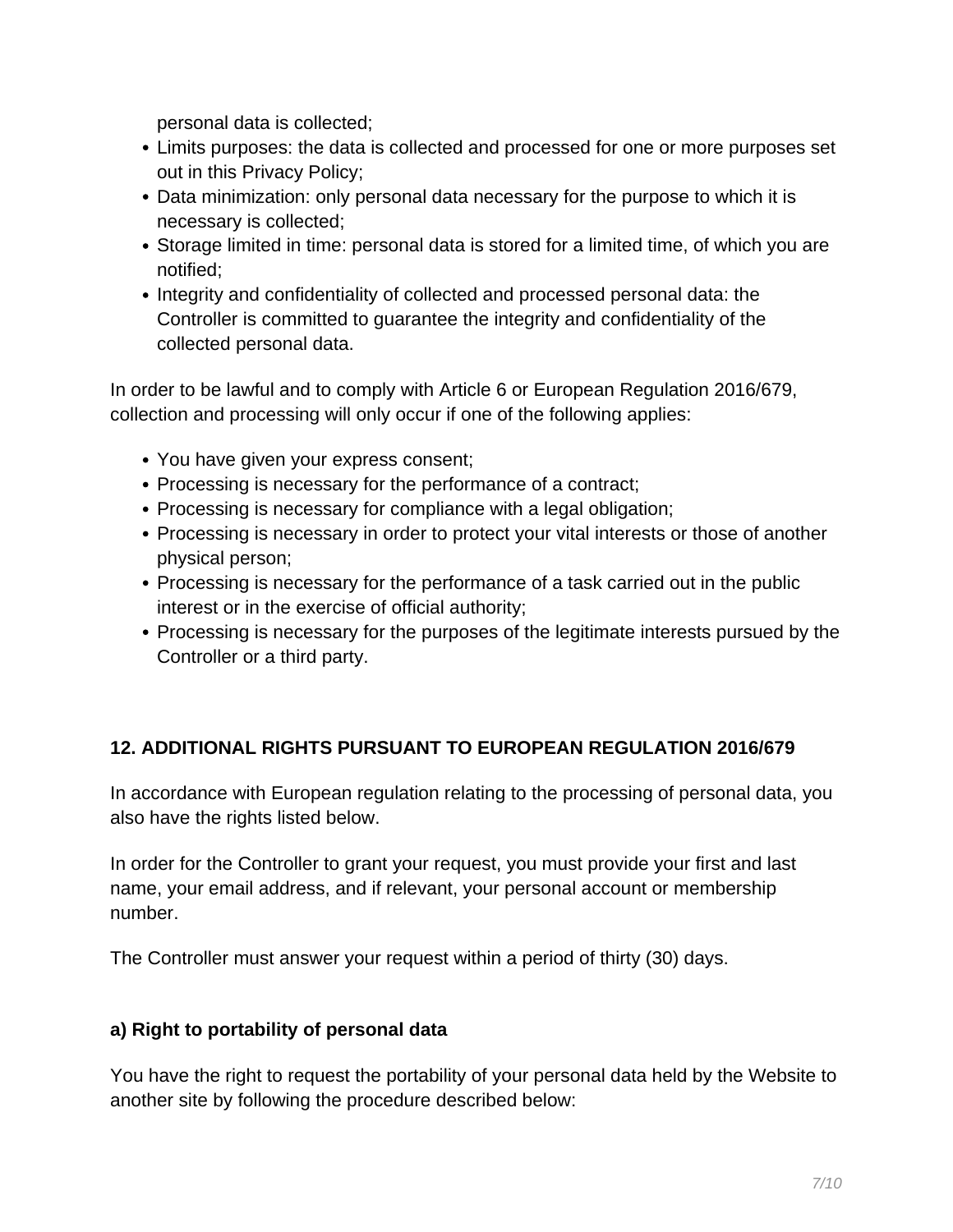The user must send an email to the data controller to the email address provided above and include all information on the account.

## **b) Right of not being the object of a decision based only on automated processing**

In accordance with the provisions of the European Regulation 2016/679, you have the right of not being the subject of decision based solely on automated processing if the decision produces legal affecting concerning you or significantly affects you.

## **c) Right to submit a complaint to the competent authority**

In the event that the Controller does not answer your request, you wish to challenge his or her decision or you believe one of your rights has been infringed upon, you have the right to submit a complaint to the competent authority.

## **13. SECURITY**

Personal information we collect is stored in a secured environment. People working for us are obligated to respect the confidentiality of your personal information.

To ensure the security of your personal information, we use the following methods:

- SET (Secure Electronic Transaction) Protocol
- Access management person authorized
- Access management person concerned
- Username/password

We are committed to maintaining a high degree of confidentiality by integrating the latest technological innovations that allow us to ensure the confidentiality of your transactions. Nevertheless, no mechanism can ensure a complete security and transmitting personal information on the Internet always entail a part of risk.

## **14. PERSONAL DATA OF MINORS UNDER EUROPEAN REGULATION 2016/679**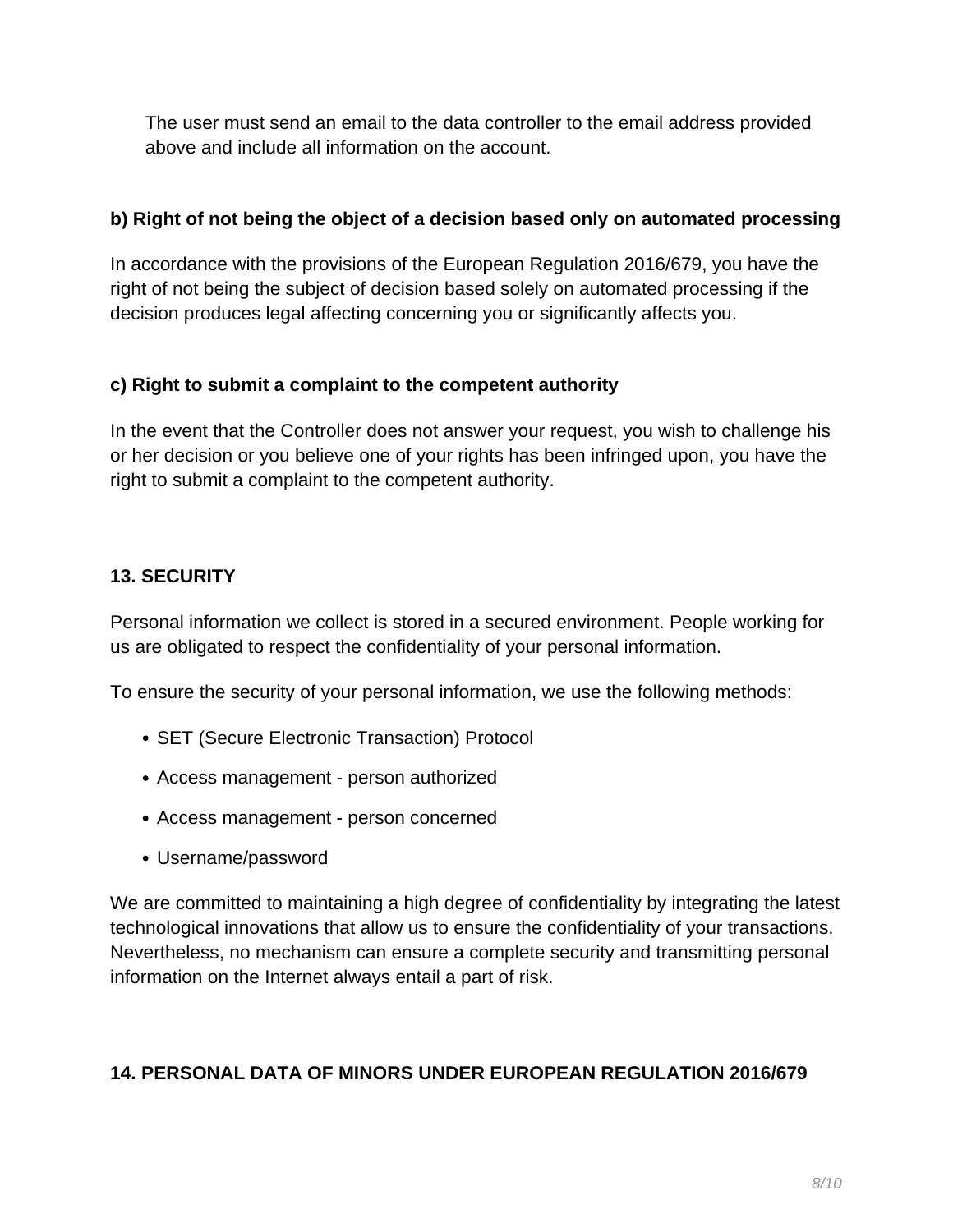In accordance with the provisions of Article 8 of Regulation 2016/679, only minors over 15 years of age may consent to the processing of their personal data.

If you are a minor under the age of 15, the consent of a legal representative is required in order for your personal data to be collected and processed.

We reserve the right to verify by any means that you are over 15 years of age or that you have obtained the consent of a legal representative before using our Website.

# **15. CHANGES TO OUR PRIVACY POLICY**

Our Privacy Policy may be viewed at all times at the following address:

www.studioartsessions.ca/privacy-policy

We reserve the right to modify our Privacy Policy in order to guarantee its compliance with the applicable law.

You are therefore invited to regularly consult our Privacy Policy to be informed of the latest changes.

However, in the event of a substantial change to our Privacy Policy, we will notify you as follows:

-email to the users email address

## **16. ACCEPTANCE OF OUR PRIVACY POLICY**

By using our Website, you certify that you have read and understood this Privacy Policy and accept its conditions, more specifically conditions relating to the collection and processing of personal information, and the use of cookies.

## **17. APPLICABLE LAW**

We are committed to respect the legislative provisions as specified in:

Personal Information Protection and Electronic Documents Act, SC 2000, c 5; and/or